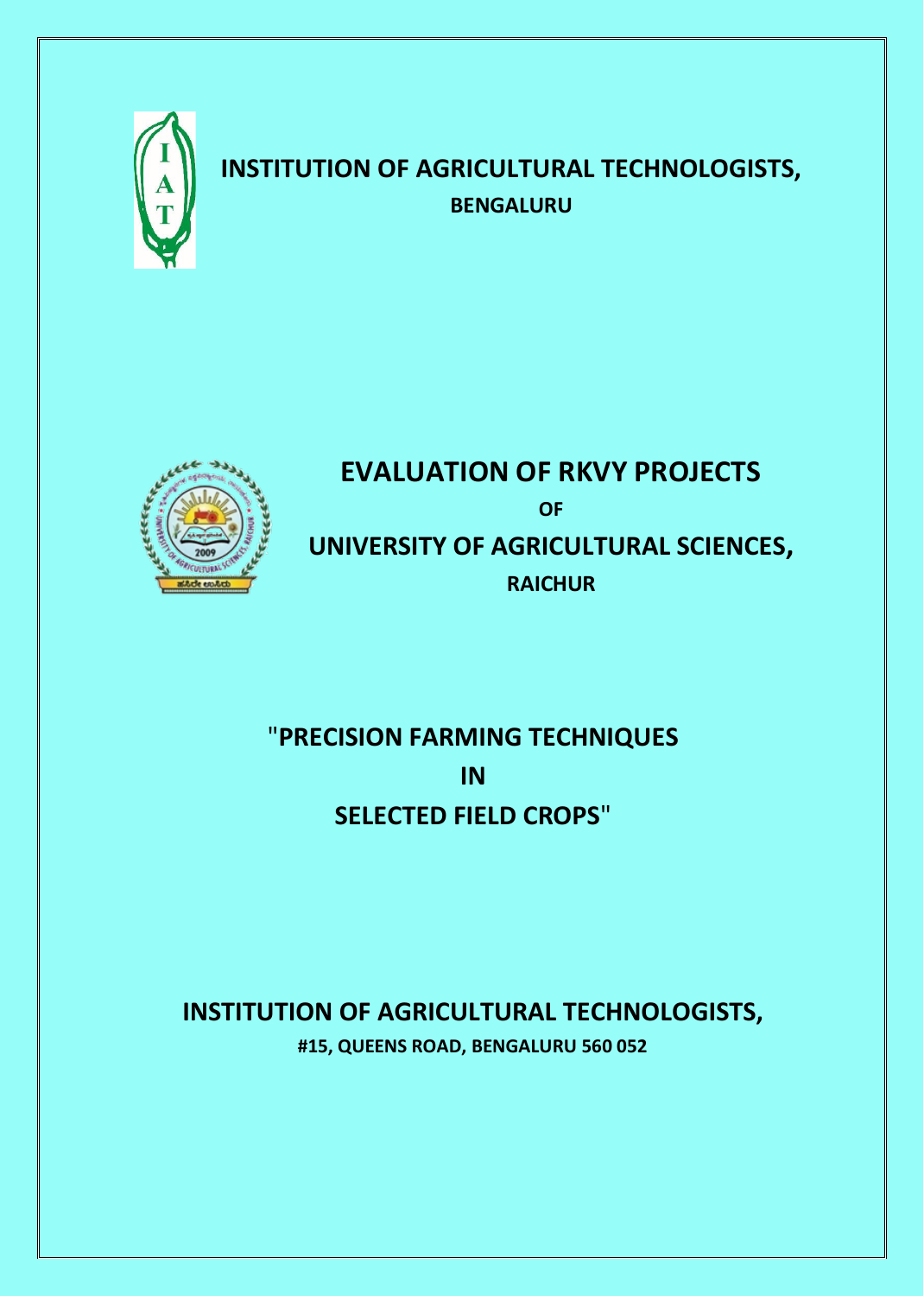## "**PRECISION FARMING TECHNIQUES IN SELECTED FIELD CROPS**"

#### **EXECUTIVE SUMMARY**

India has moved from an era of chronic food shortage during the 1960s to food selfsufficiency and even food exports from the 1990s. Demand for food and agriculture commodities in India is rising at a much higher rate than the growth in population of the country. Hence, with the sole pursuit of high productivity in order to meet the ever growing demand for the agricultural products, it has resulted in indiscriminate utilization of resources which in turn resulted in neglecting the critical linkage between agriculture and environment and has posed a threat to the future of Indian agriculture on sustainable basis.

As the world's population grows, farmers will need to produce more and more food. Yet arable acreage cannot keep pace, and the looming food security threat could easily devolve into regional or even global instability. There are many risks that are impacting our ability to generate food today including plateauing crop yields in some regions, climate change and the increase in population growth. Currently, agriculture production is facing significant challenges such as escalating costs of production, shortage of irrigation water and increased public concern about the impacts of agricultural production on the environment.

The focus on enhancing the productivity during the green revolution coupled with total disregard of proper management of inputs without considering the ecological impacts has resulted in environmental degradation. Traditional farming relies on managing entire fields—making decisions related to planting, harvesting, irrigating, and applying pesticides and fertilizer—based on regional conditions and historical data.

Precision agriculture is the application of technologies and principles to manage spatial and temporal variability associated with all aspects of agricultural production for improving production and environmental quality. The success in precision agriculture depends on the accurate assessment of the variability, its management and evaluation in space-time continuum in crop production. The agronomic feasibility of precision agriculture has been intuitive, depending largely on the application of traditional management recommendations at finer scales. The biggest benefit of precision farming is that it gives producers the ability to manage their farm on a production zone basis rather than a whole field basis. This shift allows farmers to save time and money and helps them offset the rising cost of chemicals, nutrients, fuel and fertilizer.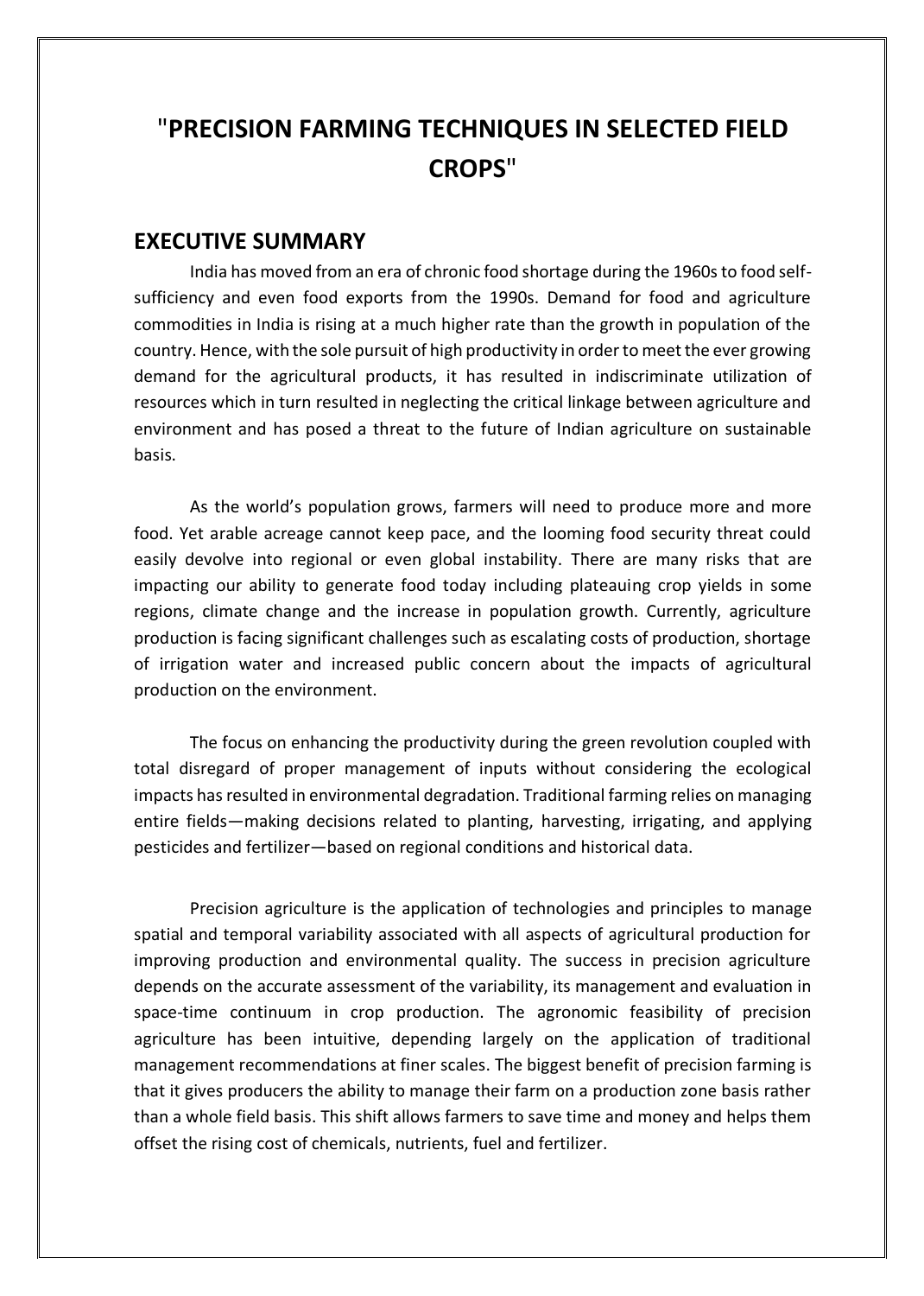Though it is widely adopted in developed countries, the adoption of precision farming in India is yet to take a firm ground primarily.

Although India has made considerable advance in agricultural research, but still the blanket recommendations of fertilizers for adoption over larger areas are in vogue. These blanket recommendations are no more useful to enhance productivity gains, which were witnessed between 1960's and 1980's. Now, to enhance growth rate in productivity, precision agriculture technology has to be developed. Precision agriculture is important because of the following points:

- i. nutrient variability within a field can be very high affecting optimum fertilizer rates
- ii. yield potential and grain protein can also vary greatly even within one field, affecting fertilizer requirement
- iii. increasing fertilizer use efficiency will become more important with increasing fertilizer costs and environment concerns
- iv. irrigation at critical stages is very important and
- v. pest and stress management at the early stages of the crop helps the farmer to get maximum yield

 Popularization of soil test based nutrient application in other words optimum input application may save cost on inputs, improve quality of agriculture produce apart from addressing the environment pollution issues associated with over use of agricultural inputs particularly in irrigation commands which are obsessed with high input intensive practices.

 Keeping this in view the project, "**PRECISION FARMING TECHNIQUES IN SELECTED FIELD CROPS**" was sanctioned under Rashtriya Krishi Vikas Yojane (RKVY) during 2010-11 to take up large scale demonstration at farmers' fields. The adoption of precision farming tools and techniques in selected field crops through large scale demonstrations were taken at different villages under farmers' participatory approach in Raichur, Gulbarga and Koppal districts, covering approximately an equivalent of 100 acres each in Cotton, Pigeon Pea and Paddy crops respectively during 2011-12, 2012-13, & 2013-14. Apart from this, research demonstration plots [5.00 acres in each crop] at different research stations [ Kalaburgi, Raichur and Gangavathi] of University of Agricultural Sciences, Raichur were also undertaken to assess the feasibility of Precision Farming Techniques in small scale land holdings during these years. However, during the year 2014-15, only research demonstration plots [5.00 acres in each crop] at three different research stations of University of Agricultural Sciences, Raichur were undertaken owing to several constraints. Finally, Precision Farming techniques were demonstrated in large areas of farmers' fields accounting to a total of 92.49 Acres in Cotton in Merchatal village, Raichur taluk & district, 78.125 Acres in Paddy in Jangamara Kalgudi village, Gangavathi taluk, Koppal district and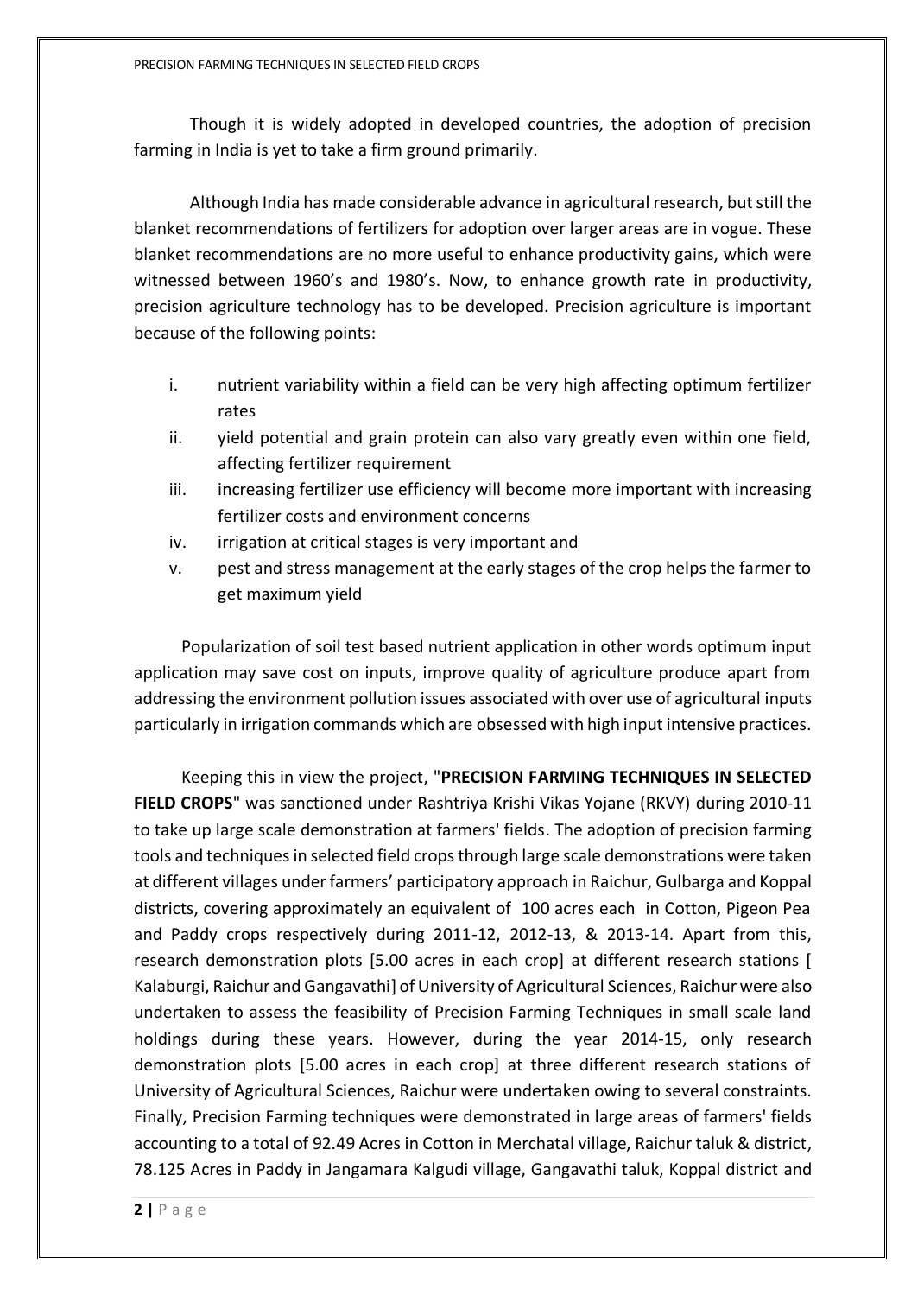137.48 Acres in Pigeon pea in Chinamgera (73.74 acres), Ingalgi (48.12 acres) and Chowdapur (15.62 acres) villages, Afzalpur taluk, Kalaburgi district under the RKVY sponsored project.

| 1. | <b>Title of Project</b>                                                                         |                | <b>"PRECISION</b><br><b>FARMING</b><br><b>TECHNIQUES</b><br>IN<br><b>SELECTED FIELD CROPS"</b>                                                                                                                                                                                                                                                                                                                                                                          |
|----|-------------------------------------------------------------------------------------------------|----------------|-------------------------------------------------------------------------------------------------------------------------------------------------------------------------------------------------------------------------------------------------------------------------------------------------------------------------------------------------------------------------------------------------------------------------------------------------------------------------|
| 2. | officer<br>Principal<br><b>Nodal</b><br>and<br>Investigator                                     | $\ddot{\cdot}$ | Dr. M. B. Patil,<br>Professor of Plant Pathology, Head AEEC,<br>Koppal<br>Dr. Veeresh H., Asst. Professor of Soil Science,<br>College of Agriculture, University of Agricultural<br>Sciences, Raichur (In charge PI)<br>Dr. Masthana Reddy, Professor of Agronomy,<br>Chief Scientist & Head, ARS, Gangavathi (Co-<br>investigator)<br>Dr. Pandith Rathod, Associate Professor of<br>Agronomy, Senior Scientist, AICRP on Chickpea,<br>ARS, Kalaburgi (Co-investigator) |
| 3. | <b>Implementing</b><br>Institution<br>(S)<br>other<br>collaborating :<br>and<br>Institution (s) |                | College of Agriculture, Raichur, ZARS Raichur,<br>ARS Kalaburgi, Gangavathi                                                                                                                                                                                                                                                                                                                                                                                             |
| 4. | Date of commencement<br>ofl<br>Project                                                          |                | 2010-11                                                                                                                                                                                                                                                                                                                                                                                                                                                                 |
| 5. | Approved date of completion                                                                     | $\ddot{\cdot}$ | 2015-16                                                                                                                                                                                                                                                                                                                                                                                                                                                                 |
| 6. | <b>Actual date of completion</b>                                                                |                | 2015-16                                                                                                                                                                                                                                                                                                                                                                                                                                                                 |
| 7. | <b>Project cost</b>                                                                             | $\ddot{\cdot}$ | Rs. 110 lakhs                                                                                                                                                                                                                                                                                                                                                                                                                                                           |

The objectives of the project were to adopt and demonstrate precision farming techniques for cotton, pigeon pea and paddy crops by emphasizing soil test based nutrient application to optimize soil input application.

The focus of Evaluation is:

- i. To study the impact of soil test based nutrient application on crop yield in different crops.
- ii. To study the impact of demonstration of precision farming techniques for cotton, pigeon pea and paddy crops in farmers' fields.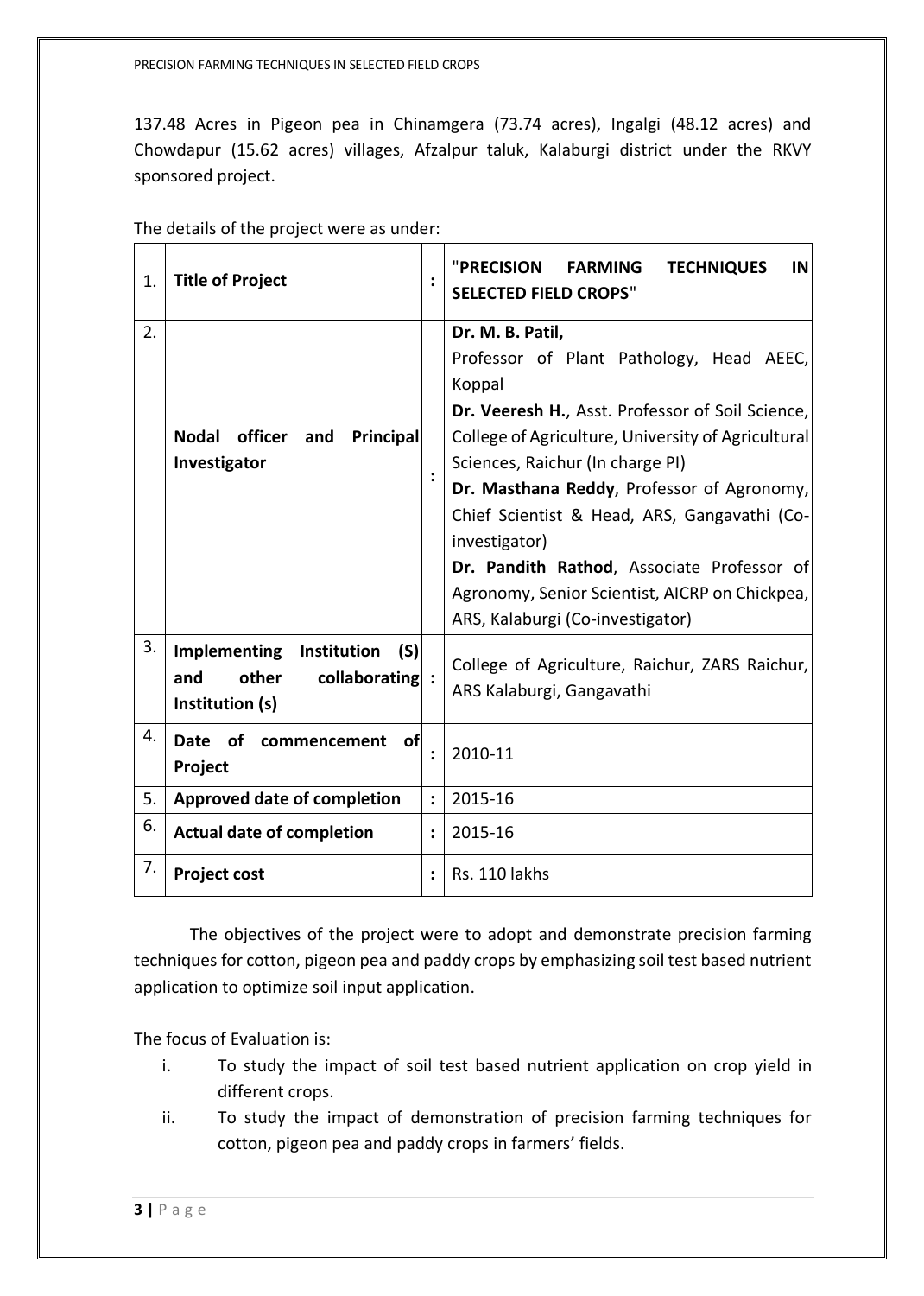- iii. To study whether the farmers who have benefitted from demonstrations of precision farming techniques are able to obtain sustained production by following the recommendations of the project scientists.
- iv. To study the constraints in successful implementation, adoption and popularization of Precision Farming Techniques from the point of Indian Scenario.

### **FINDINGS AND DISCUSSION**

 The studies in research plots at the research stations and in farmers' fields revealed that:

- 1. Farmers were following blanket fertilizer application of major nutrients without any assessment of the soil fertility status and specific crop requirement.
- 2. It was clearly evident from the data observed and recorded from the experimental plots either in research farms or in farmers' fields that spatial variability of many factors of soil and crop did exist.
- 3. Farmers are convinced that by adopting the practices such as soil test based input application can save the unnecessary cost on fertilizer inputs, timely management of pests as per standard package of practices can control pest and disease occurrence better in crops, intervention through amendments and foliar nutrition can fetch higher crop yields etc.
- 4. Paddy farmers in Gangavathi taluk and cotton farmers' in Afzalpur taluk were more enthusiastic as they have found significant reduction in application of inputs and apart from fetching higher crop yields.
- 5. Increase in yield of pigeon pea in farmers' fields coincided with shift in variety of pigeon pea grown from the native Guliyal variety to TS3R.
- 6. The participatory approach in adoption of precision farming techniques by farmers resulted in application of other nutrients like Zinc, Iron and Potassium in addition to Nitrogen and Phosphorus that the farmers were using before introduction of the techniques.

 Farmers used to apply blanket application of fertilizers to the crop based on their own indigenous knowledge. After, the intervention of project implementing team

- 1. Farmers have understood that soil fertility differs from field to field as well as varies within a given field.
- 2. Blanket application may not be the best way of fertilizer application
- 3. Different crops require different quantum of application
- 4. Optimum dose of fertilizer application can be satisfactorily achieved by interpreting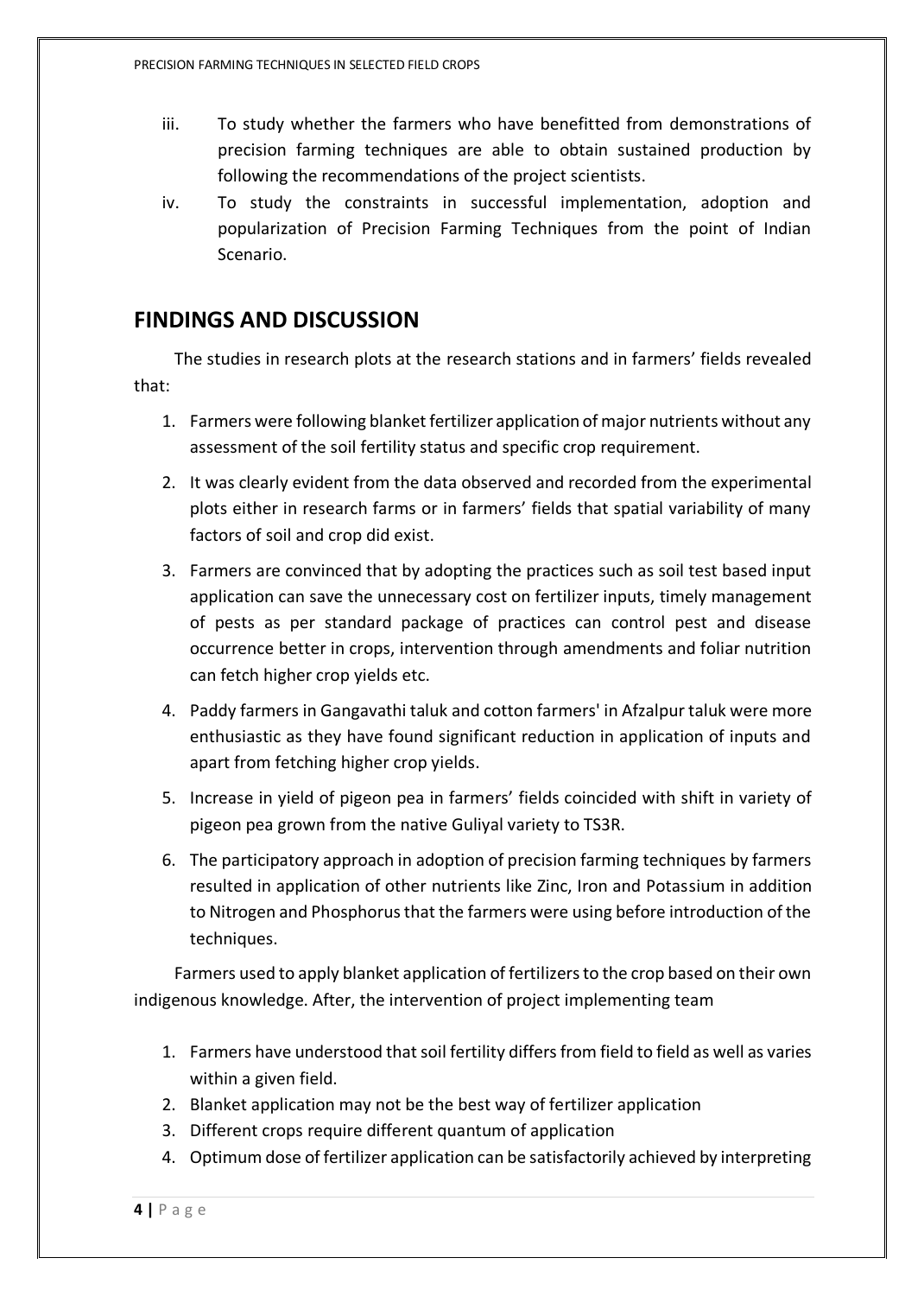soil testing results.

- 5. Fertilizer application after every irrigation is not a good practice
- 6. Higher application of fertilizer will not always fetch higher profit even though higher crop yields are realized.
- 7. Application of soil test based fertilizer ensured good crop stand, low pest and disease occurrence and saved the money on pesticides.
- 8. Standing crop can also be effectively monitored by using crop sensor observations.

 As a whole, the large scale demonstrations at farmers' field under precision farming techniques were successful in building the confidence among the farmers about the techniques of modern agriculture. They are convinced that by adopting the practices such as soil test based input application can save the unnecessary cost on fertilizer inputs, timely management of pests as per standard package of practices can control pest and disease occurrence better in crops, intervention through amendments and foliar nutrition can fetch higher crop yields etc.

### **REFLECTIONS AND CONCLUSIONS**

- 1. Although the title of the project indicates adoption of Precision Farming Techniques in selected field crops, the study was mostly confined to soil test based application of fertilizers with focus on major nutrients and to some extent zinc and iron. Precision farming involves the application of technologies and principles to manage spatial and temporal variability associated with all aspects of agricultural production for improving crop performance and environment quality. Precision farming calls for an efficient management of resources through location-specific hitech interventions. The advance crop production encompasses a variety of interventions such as micro irrigation, fertigation, protected greenhouse cultivation, soil and leaf nutrient-based fertilizer management, mulching moisture conservation, micro propagation, genetically-modified crops, use of bio fertilizers, vermin culture, high-density planting, hi-tech mechanization, green food, soil-less culture and biological control. The present study has, however, been confined to Soil Test Crop Response (STCR) as a major precision farming technique.
- 2. Grid based soil variability maps and variability zones for Soil pH, Soil Electrical Conductivity, Soil Nitrogen and Soil Phosphorus have been developed for the fields in the research stations and prescription maps for application of nitrogen as urea, phosphorus as Diammonium phosphate have been developed and application of fertilizers have been made according to soil variability maps. Similar grid based soil variability maps and variability zones for the nutrients for the various farmers' fields should have been made to educate the farmers on the need for site specific application of nutrients.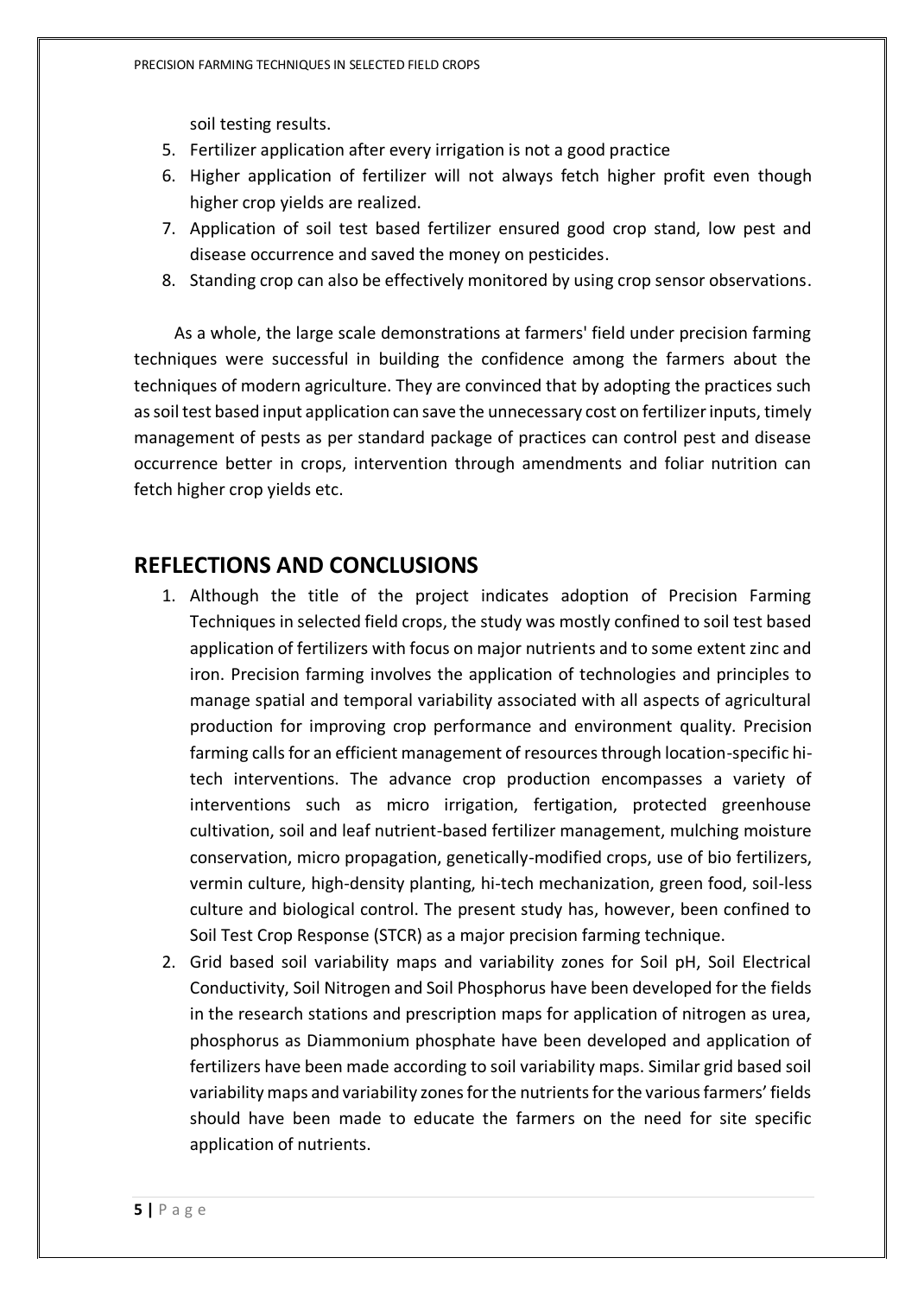- 3. The results have indicated that there was an increase in yield by 15-20% in cotton, 20-25% in paddy and 15-25% in pigeon pea over the farmers' method and there was also significant reduction in the amount of fertilizer input consumption by 10 - 15% in cotton and 25-30% in paddy when compared to the farmers' method of fertilizer application during the previous years. The increase in yield on account of adoption of soil test based fertilizer application was more in research station experimental plots as compared to farmers' fields. While the exact reason for this variability was not evaluated, it may be due to higher soil variability in the grids and application of site specific nutrients in bigger grids of 50 m x 50 m in farmers' fields vis a vis 10 m x 10 m grids in research plots.
- 4. The experiments during 2014-15 at MARS, Raichur are affected due to the vagaries of climate, i.e., heavy rainfall on August 25<sup>th</sup>, 2014 and continued incessant rain afterwards that affected the crops so much that Pigeon pea experiment had to be discarded. On the other hand, the yield of cotton crop in both precision and non precision experimental plots was below the normal.
- 5. During 2015-16, the demonstration trials at Farmers' field on pigeon pea at different villages of Kalaburgi district were abandoned and the trials were discontinued owing to severe drought. Bt cotton yield from the farmers' demonstration fields undertaken at Raichur district was much below the targeted yield due to prevalence of drought like situations as well as severe attack of pink boll worm during the experimentation.
- 6. The adoption of grid based soil tests at yearly interval and application of test based nutrients were found to be tedious and time consuming. Better precision farming techniques like use of satellite data, use of tractor mounted or hand held sensors could reduce the drudgery of the work. In recent days, there are a number of innovations that are contributing greatly to the concept of precision farming. Satellites, drones and even self-driven tractors with precision seeders are changing the way farmers are producing crops.
- 7. Inadequacy of plant growth observations on all the three crops studied was observed and hence scientific reasoning for the achievements are not given.
- 8. The economics and production and impact of technology on the productivity are missing.

## **ACTION POINTS**

1. While commendable work has been done by the project coordinators in educating the farmers to adopt precision farming techniques for site specific application of nutrients, wide climatic and soil type variability are observed within the area of operation of the University for the same crops. Systematic study of the precision farming techniques for the same crop in different soils and climates could give interesting information on adoption of these techniques.